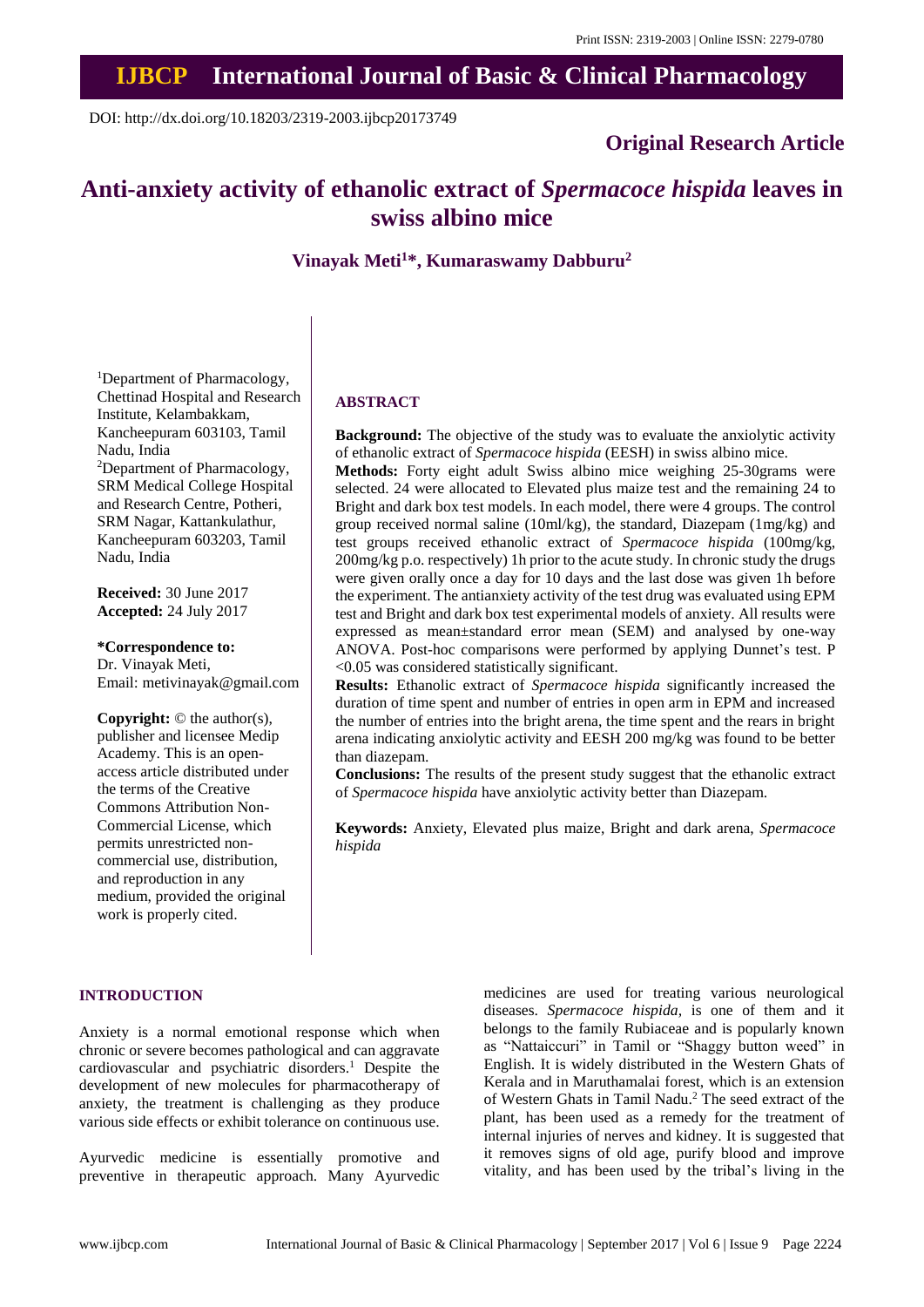forest regions in the Western Ghats of Kerala since ancient times. It has also been reported that *Spermacoce hispida,* is an effective natural drug which has antidiabetic, Hepatoprotective, anti-inflammatory and antioxidant properties. 3-6 As for anti-anxiety activity, no conclusive data is available. Hence it was decided to evaluate the antianxiety effect of *Spermacoce hispida* on the animal models of anxiety.

Aim of the study was to evaluate the antianxiety activity of ethanolic extract of *Spermacoce hispida* (EESH) in Swiss albino mice on EPM and bright and light arena models.

## **METHODS**

#### *Preparation of ethanolic extract of Spermacoce hispida*

The plant materials were collected from Chennai, Tamil Nadu. The leaves of the plant were dried under shade for one month. After complete drying, leaves were pulverized to a coarse powder in a mechanical grinder. 1000g of powder was extracted using 95% v/v ethanol as a solvent in Soxhlet apparatus (60-70ºC) for about 15 cycles. The extracts were concentrated by distillation and filter it rapidly through Whatman No. 1 filter paper. Moisture was evaporated to dryness under reduced pressure and controlled temperature by using roto-evaporator. The yield was 11.29% w/w and it was transferred to clean sample bottle and stored at 4ºC in a refrigerator until further use.

#### *Animals*

Adult male Swiss albino mice weighing 25-35g obtained from our animal house. The animals were housed at  $24\pm2$ <sup>o</sup>C with 12:12 h light and dark cycle. They had free access to food and water. The animals were acclimatized for a period of 7 days before the study. The experimental protocol was approved by the Institutional Animal Ethics Committee (IAEC) of Chettinad Hospital and Research Institute, Chettinad University, Chennai, India. The animals were used according to the CPCSEA guidelines for the use and care of experimental animals.

#### *Experimental design*

On the day of the experiment, the animals were divided randomly into control and experimental groups (n=6). Group 1 received the vehicle, normal saline (10ml/kg) and served as the control group, group 2 received the standard drug diazepam (1mg/kg) and group 3 and 4 received ethanolic extract of *Spermacoce hispida* (100mg/kg, 200mg/kg p.o. respectively). Drugs were administered to the animals 60 minutes prior to the evaluation in acute study, for chronic study once daily for a period of 10 days. Behavioural evaluation was carried out 60 minutes post drug administration on the  $10<sup>th</sup>$  day. The antianxiety activity of the test drug was evaluated using EPM test and Bright and dark box test experimental models of anxiety.

## **Table 1: Experimental design.**

| <b>Groups</b> | <b>Treatment</b> | <b>Dose</b>    |
|---------------|------------------|----------------|
|               | Normal saline    | 10ml/kg        |
|               | Diazepam         | 1mg/kg         |
| Ш             | <b>EESH</b>      | 100mg/kg       |
|               | <b>EESH</b>      | $200$ mg/ $kg$ |

#### *Evaluation of antianxiety activity*

#### *Elevated Plus Maze Test*

According to the method of Kulkarni SK, et al. <sup>7</sup> The wooden maze consisted of two open arms (50cm×10cm) and two closed arms of (50cm×10cm×40cm). The arms of same type were opposite to each other with a central square of 10cm.The maze was elevated to a height of 50cm above the floor. Each animal was placed in the centre square of plus maze, facing one of the open arms. The number of entries into and the time spent in open and closed arms in a 5 min period was noted.

#### *Bright and dark*

The apparatus consisted of an open top wooden box. Two distinct chambers, a black chamber (20×30×35cm) painted black and illuminated with dimmed red light and a bright chamber  $(30\times30\times35cm)$  painted white and brightly illuminated with 100 W white light sources, were located 17 cm above the box. The two chambers were connected through a small open doorway (7.5×5cm) situated on the floor level at the centre of the partition.<sup>8</sup>

#### *Behavioral assessment*

Each animal was tested initially in plus maze and, then, in bright and dark arena paradigm in a single setting. In acute study 60 min after and in chronic study 60 min after the last dose on the  $10<sup>th</sup>$  day of drug or vehicle administration, each animal was placed in the centre square of the plus maze, facing one of the open arms. The number of entries into and the time spent in open and closed arms and the number of rears in each arm in a five-minute period was noted.

Following the elevated plus maze test, the animal was placed at the centre of the brightly lit arena in the light and dark box. The number of entries into and the time spent in the bright arena, the number of rears in the bright arenas were noted. Following each trial, the apparatus were cleaned to mask the odour left by the animal in the previous experiment. Hand operated counters and stop watches were used to score the behavior of animals.

#### *Statistical analysis*

All results were expressed as mean±standard error mean (SEM) and analysed by one-way ANOVA. Post-hoc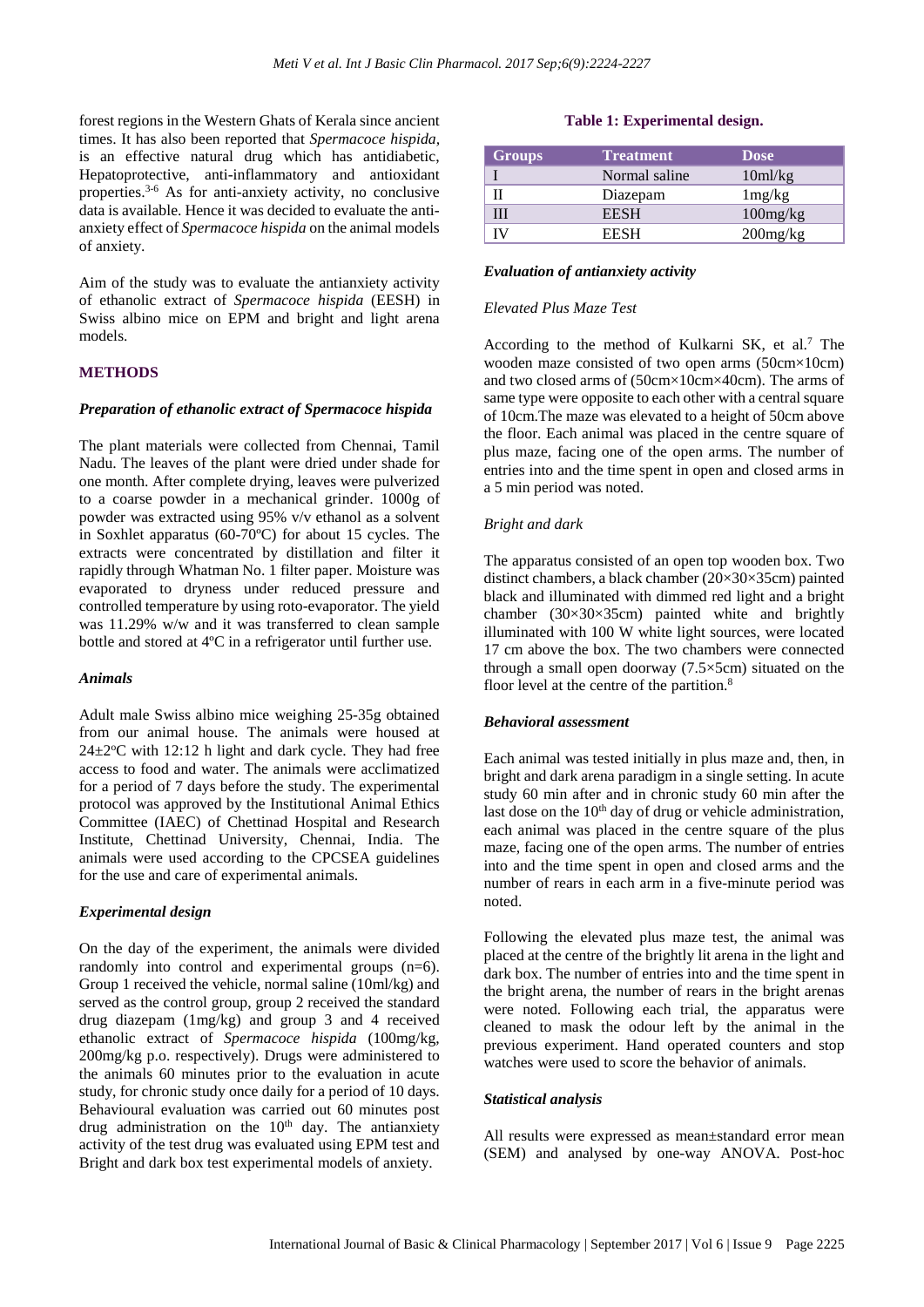comparisons were performed by applying Dunnet's test. P <0.05 was considered statistically significant.

#### **RESULTS**

### *Elevated plus-maze*

Administration of EESH (100 and 200mg/kg) significantly increased open arm activity, increasing the duration of time spent and number of entries in open arm in EPM test compared to control in acute study but in chronic study the doses of EESH produced a greater increase in duration of time spent and number of entries in open arm in EPM test compared to both control and standard drug diazepam. EESH 200mg/kg had produced better effect than EESH 100mg/kg and Diazepam in chronic study (Table 2 and Table 3).

#### **Table 2: Acute effect of ethanolic extract of** *Spermacoce hispida* **on behaviour of mice in elevated plus maze.**

| Groups            | Number of open<br>arm entries | <b>Number of total</b><br>arm entries | Time spent in open<br>arm | Time spent in closed<br>arm |
|-------------------|-------------------------------|---------------------------------------|---------------------------|-----------------------------|
| Control           | $3.16 \pm 0.47$               | $6.50+0.72$                           | $27.00+0.97$              | $182.67+2.33$               |
| Diazepam $1mg/kg$ | $8.50\pm0.67*$                | $11.50 \pm 1.48*$                     | $100.66 \pm 1.33*$        | $139.50 \pm 3.31*$          |
| EESH 100mg/kg     | $6.33+0.66*$                  | $9.16 \pm 0.70$ *                     | $86.83 \pm 0.79*$         | $164.67 \pm 2.20*$          |
| EESH 200mg/kg     | $7.33 \pm 0.49*$              | $10.66 \pm 1.69*$                     | $88.50 \pm 1.34*$         | $152.50 \pm 2.17*$          |

Values represented mean±SEM, (n=6), \*P<0.05 vs. control

#### **Table 3: Chronic effect of ethanolic extract of** *Spermacoce hispida* **on behaviour of mice in elevated plus maze.**

| <b>Groups</b>            | <b>Number of open</b><br>arm entries | <b>Number of total</b><br>arm entries | Time spent in open<br>arm | Time spent in closed<br>arm |
|--------------------------|--------------------------------------|---------------------------------------|---------------------------|-----------------------------|
| Control                  | $4.39 \pm 0.94$                      | $8.35 \pm 0.65$                       | $29.48 \pm 1.52$          | $234.92 + 2.79$             |
| Diazepam $1mg/kg$        | $8.05 \pm 0.62$ *                    | $11.97 \pm 1.36*$                     | $88.93 \pm 1.07*$         | $197.08 \pm 2.32*$          |
| EESH $100 \text{ mg/kg}$ | $9.60 \pm 1.06*$                     | $15.00 \pm 1.33*$                     | $102.87 \pm 0.80*$        | $170.32 \pm 1.39*$          |
| EESH 200 mg/kg           | $10.22 \pm 0.78$ **                  | $15.30\pm0.70**$                      | $104.09 \pm 1.24$ **      | $158.02 + 2.12**$           |

Values represented mean $\pm$ SEM (n=6), \*P<0.05 vs. control, \*\*P<0.05 vs. standard

#### *Bright and dark*

## **Table 4: Acute effect of ethanolic extract of**  *Spermacoce hispida* **on behaviour of mice in bright and dark arena.**

| <b>Groups</b>                 | Number of<br>bright<br>chamber<br>entries | <b>Time spent</b><br>bright<br>chamber<br>(sec) | <b>Number</b><br>of rears in<br>bright<br>chamber |
|-------------------------------|-------------------------------------------|-------------------------------------------------|---------------------------------------------------|
| Control                       | $1.6 \pm 0.61$                            | $5.16 \pm 0.30$                                 | $1.09 \pm 0.31$                                   |
| Diazepam<br>1mg/kg            | $2.66 \pm 0.23*$                          | $14.83 \pm 0.71*$                               | $3.32 \pm 0.75*$                                  |
| <b>EESH</b><br>100mg/kg       | $2.45 + 0.45*$                            | $26.16 + 0.64*$                                 | $2.80 \pm 0.15*$                                  |
| <b>EESH</b><br>$200$ mg/ $kg$ | $2.74 \pm 0.21*$                          | $39.33 \pm 0.86*$                               | $3.18 \pm 0.74*$                                  |
|                               |                                           |                                                 |                                                   |

Values represented mean $\pm$ SEM (n=6), \*P<0.05 vs. control

Diazepam (1mg/kg) treated mice significantly increased the number of entries into the bright arena, the time spent and the rears in bright arena. In acute study, EESH (100 and 200mg/kg) significantly increased the number of entries into, time spent and rears in bright arena compared to control. EESH (100 and 200mg/kg) had shown significantly increased number of entries into, time spent

and rears in bright arena when compared to control and diazepam in chronic study (Table 4 and Table 5).

## **Table 5: Chronic effect of ethanolic extract of**  *Spermacoce hispida* **on behaviour of mice in bright and dark arena.**

| <b>Groups</b>              | <b>Number of</b><br><b>bright</b><br>chamber<br>entries | <b>Time spent</b><br><b>bright</b><br>chamber<br>(seconds) | <b>Number of</b><br>rears in<br><b>bright</b><br>chamber |
|----------------------------|---------------------------------------------------------|------------------------------------------------------------|----------------------------------------------------------|
| Control                    | $1.31 \pm 0.73$                                         | $5.44 \pm 1.02$                                            | $2.18 \pm 0.24$                                          |
| Diazepam<br>1mg/kg         | $3.12 + 0.42*$                                          | $16.23 \pm 0.12*$                                          | $4.62 \pm 0.49*$                                         |
| <b>EESH</b><br>100mg/kg    | $3.76 \pm 0.23*$                                        | $29.71 + 0.43*$                                            | $4.94 + 0.28*$                                           |
| <b>EESH</b><br>$200$ mg/kg | $5.35 \pm 0.27**$                                       | 45.31±0.94**                                               | $6.76 \pm 0.35**$                                        |
| -- -                       |                                                         | $\sim$<br>$\sim$ $\sim$ $\sim$ $\sim$                      |                                                          |

Values represented mean $\pm$ SEM (n=6), \*P<0.05 vs. control, \*\*P<0.05 vs. standard

#### **DISCUSSION**

The two experimental models of anxiety, elevated plus maze and bright and dark arena, are based on the assumption that unfamiliar, non-protective and brightly lit